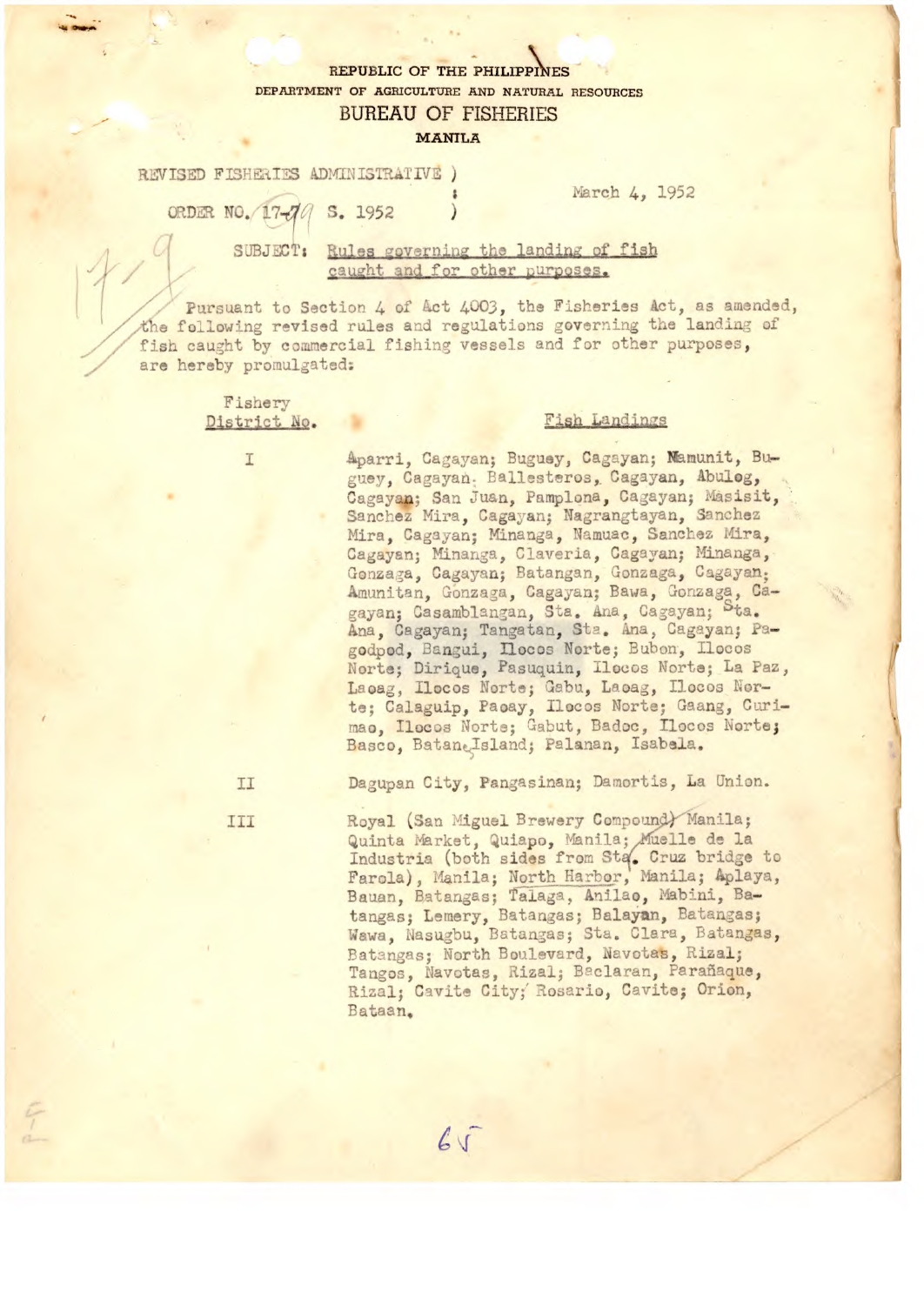| Fishery<br>District No. | Fish Landings                                                                                                                                                                                                                                                                                                                                                                                            |
|-------------------------|----------------------------------------------------------------------------------------------------------------------------------------------------------------------------------------------------------------------------------------------------------------------------------------------------------------------------------------------------------------------------------------------------------|
| IV                      | Legaspi City; Naga City; Sabang, Calabanga,<br>Camarines Sur; Pasacao, Camarines Sur; Merce-<br>des, Guinobatan, Albay; Malacbalac, Ligao, Al-<br>bay; Placer, Masbate; Tagkawayan, Quezon; Cu-<br>ta, Lucena, Quezon, Sibobo, Calabanga, Cam.<br>Sur.                                                                                                                                                   |
| V                       | Calbayog Sea Wall (Wharf, Calbayog City); Tac-<br>loban Wharf, Leyte); Catbalogan, Samar; Silanga,<br>Catbalogan, Samar.                                                                                                                                                                                                                                                                                 |
| VI                      | Gigantes Fish Landing, Gigantes Islands; Es-<br>tancia, Iloilo; Odiongan, San Dionisio, Iloilo;<br>Gulasi, Ajuy, Iloilo; San Juan, Barotac Viejo,<br>Ilcilo; Banate, Ilcilo; Nalundan, Guimbal,<br>Iloilo; Muelle Loney, Iloilo City; Palapala,<br>Iloilo City; Roxas City, Capiz, Capiz; Cadiz,<br>Occ. Negros; Silay, Occ. Negros; Aguisan, Hima-<br>maylan, Occ. Negros; and Himamaylan, Occ. Negros. |
| VII                     | Puerto Princesa, Palawan; Coron, Palawan; Tay-<br>tay, Palawan                                                                                                                                                                                                                                                                                                                                           |
| <b>TILV</b>             | Madridejos, Cebu; Bantayan, Cebu; Sta. Fe, Cebu;<br>Pasil, Cebu City.                                                                                                                                                                                                                                                                                                                                    |
| IX                      | Sta. Ana, Davae City.                                                                                                                                                                                                                                                                                                                                                                                    |
| $\mathbf{v}$            | Balizzagen Zamboange City, Iolo Sulu                                                                                                                                                                                                                                                                                                                                                                     |

SEC. 2.- Report of patron, operator or licensee of a fishing boat. - The patron, operator or licensee of a commercial fishing vessel, upon landing fish at the designated fish landings must submit to any fishery officer of the Bureau of Fisheries, a signed statement of the kind, quantity of fish caught for each trip on B. Fs. Form No. 7(d) to be furnished by the Bureau of Fisheries. The report should contain the following information: Origin of fish, from whom bought (if purchased), kind or species of fish or fishery products, quantity in kilos, name of fishing boat, which caught or carried the fish, the date of purchase, name and owner of the fishing boat, and statement to the effect that the fish loaded or other aquatic animals were not stupefied, disabled or killed by means of dynamite or other explosives or toxic substances and signature of licensee or authorized representative. In the absence of a fishery Officer, report should be made to the nearest municipal treasurer.

SEC. 3.- Forced landing of fish due to bad weather, engine trouble, etc.- The patron, operator or licensee, upon making a